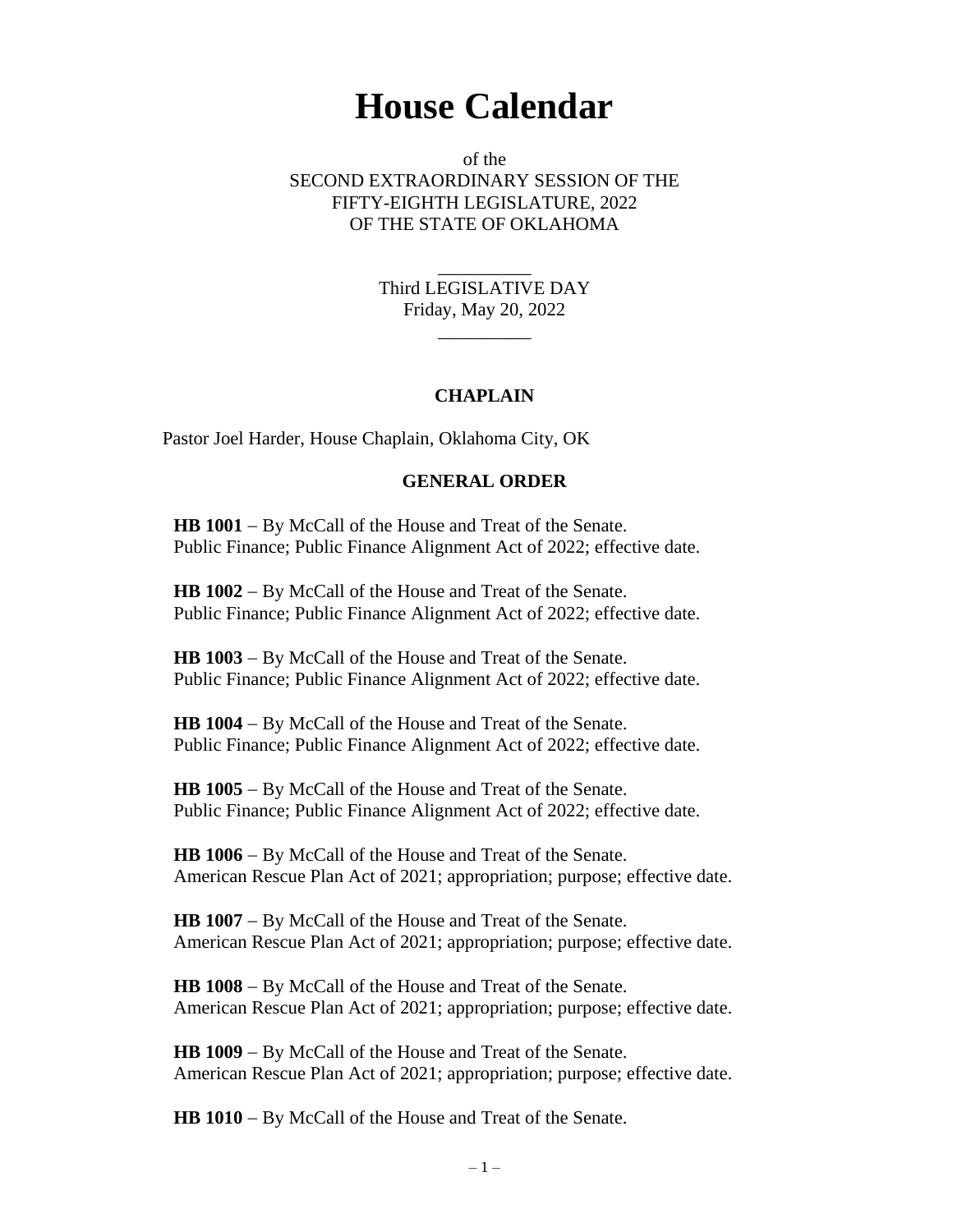American Rescue Plan Act of 2021; appropriation; purpose; effective date.

**HB 1011** − By McCall of the House and Treat of the Senate. American Rescue Plan Act of 2021; appropriation; purpose; effective date.

**HB 1012** − By McCall of the House and Treat of the Senate. American Rescue Plan Act of 2021; appropriation; purpose; effective date.

**HB 1013** − By McCall of the House and Treat of the Senate. American Rescue Plan Act of 2021; appropriation; purpose; effective date.

**HB 1014** − By McCall of the House and Treat of the Senate. American Rescue Plan Act of 2021; appropriation; purpose; effective date.

**HB 1015** − By McCall of the House and Treat of the Senate. American Rescue Plan Act of 2021; appropriation; purpose; effective date.

**HB 1016** − By McCall of the House and Treat of the Senate. American Rescue Plan Act of 2021; appropriation; purpose; effective date.

**HB 1017** − By McCall of the House and Treat of the Senate. American Rescue Plan Act of 2021; appropriation; purpose; effective date.

**HB 1018** − By McCall of the House and Treat of the Senate. American Rescue Plan Act of 2021; appropriation; purpose; effective date.

**HB 1019** − By McCall of the House and Treat of the Senate. American Rescue Plan Act of 2021; appropriation; purpose; effective date.

**HB 1020** − By McCall of the House and Treat of the Senate. American Rescue Plan Act of 2021; appropriation; purpose; effective date.

**HB 1021** − By McCall of the House and Treat of the Senate. American Rescue Plan Act of 2021; appropriation; purpose; effective date.

**HB 1022** − By McCall of the House and Treat of the Senate. American Rescue Plan Act of 2021; appropriation; purpose; effective date.

**HB 1023** − By McCall of the House and Treat of the Senate. American Rescue Plan Act of 2021; appropriation; purpose; effective date.

**HB 1024** − By McCall of the House and Treat of the Senate. American Rescue Plan Act of 2021; appropriation; purpose; effective date.

**HB 1025** − By McCall of the House and Treat of the Senate. American Rescue Plan Act of 2021; appropriation; purpose; effective date.

**HB 1026** − By Wallace et. al. of the House and Thompson et. al. of the Senate.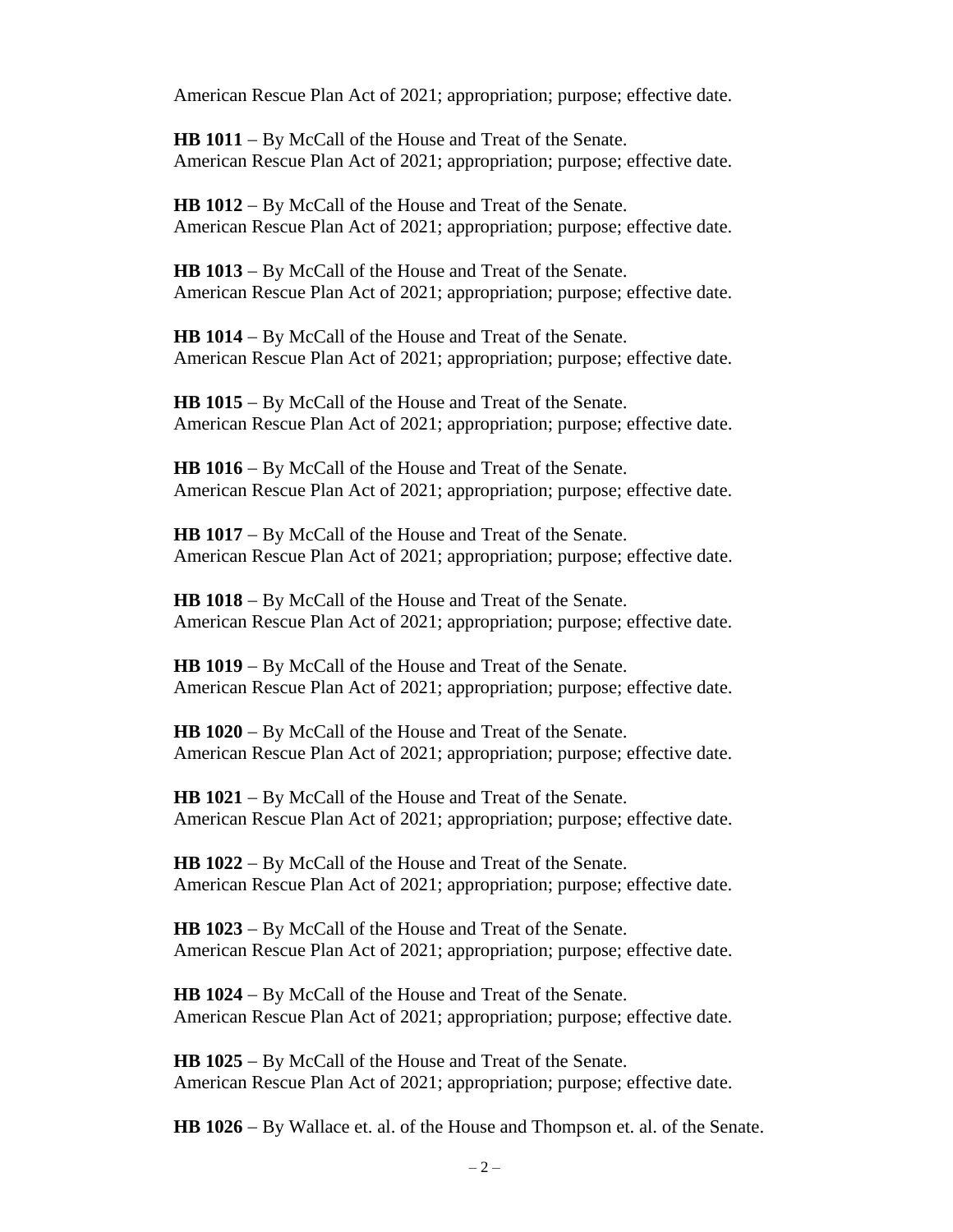Public finance; Public Finance Coordination Act of 2022; effective date.

**HB 1027** − By Wallace et. al. of the House and Thompson et. al. of the Senate. Public finance; Public Finance Coordination Act of 2022; effective date.

**HB 1028** − By Wallace et. al. of the House and Thompson et. al. of the Senate. Public finance; Public Finance Coordination Act of 2022; effective date.

**HB 1029** − By Wallace et. al. of the House and Thompson et. al. of the Senate. Public finance; Public Finance Coordination Act of 2022; effective date.

**HB 1030** − By Wallace et. al. of the House and Thompson et. al. of the Senate. Public finance; Public Finance Coordination Act of 2022; effective date.

**HB 1031** − By Wallace et. al. of the House and Thompson et. al. of the Senate. Public finance; Public Finance Coordination Act of 2022; effective date.

**HB 1032** − By Wallace et. al. of the House and Thompson et. al. of the Senate. Public finance; Public Finance Coordination Act of 2022; effective date.

**HB 1033** − By Wallace et. al. of the House and Thompson et. al. of the Senate. Public finance; Public Finance Coordination Act of 2022; effective date.

**HB 1034** − By Wallace et. al. of the House and Thompson et. al. of the Senate. Public finance; Public Finance Coordination Act of 2022; effective date.

**HB 1035** − By Wallace et. al. of the House and Thompson et. al. of the Senate. Public finance; Public Finance Coordination Act of 2022; effective date.

**HB 1036** − By Wallace et. al. of the House and Thompson et. al. of the Senate. Public finance; Public Finance Coordination Act of 2022; effective date.

**HB 1037** − By Wallace et. al. of the House and Thompson et. al. of the Senate. Public finance; Public Finance Coordination Act of 2022; effective date.

**HB 1038** − By Wallace et. al. of the House and Thompson et. al. of the Senate. Public finance; Public Finance Coordination Act of 2022; effective date.

**HB 1039** − By Wallace et. al. of the House and Thompson et. al. of the Senate. Public finance; Public Finance Coordination Act of 2022; effective date.

**HB 1040** − By Wallace et. al. of the House and Thompson et. al. of the Senate. Public finance; Public Finance Coordination Act of 2022; effective date.

**HB 1041** − By Wallace et. al. of the House and Thompson et. al. of the Senate. Public finance; Public Finance Coordination Act of 2022; effective date.

**HB 1042** − By Wallace et. al. of the House and Thompson et. al. of the Senate.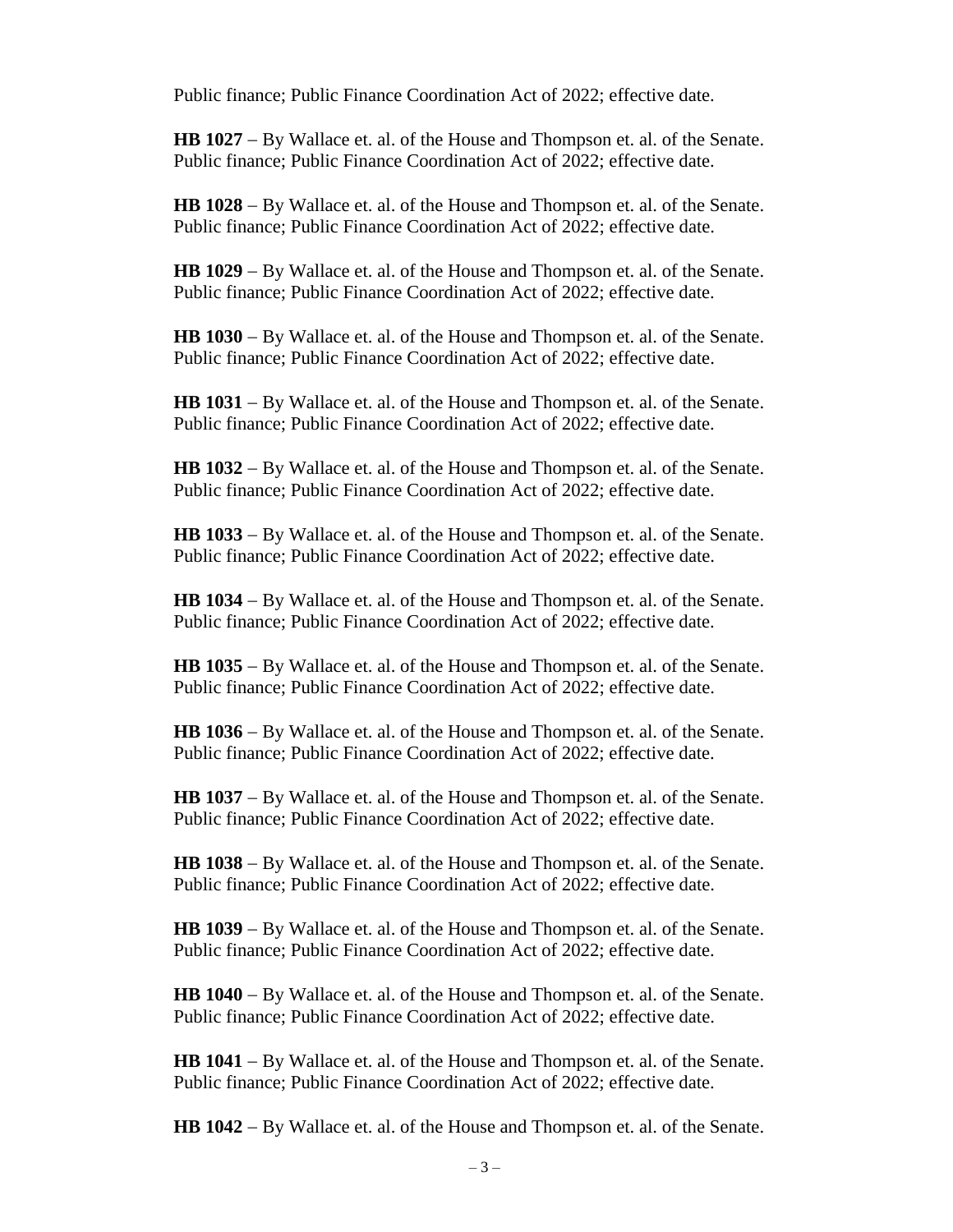Public finance; Public Finance Coordination Act of 2022; effective date.

**HB 1043** − By Wallace et. al. of the House and Thompson et. al. of the Senate. Public finance; Public Finance Coordination Act of 2022; effective date.

**HB 1044** − By Wallace et. al. of the House and Thompson et. al. of the Senate. Public finance; Public Finance Coordination Act of 2022; effective date.

**HB 1045** − By Wallace et. al. Public finance; Public Finance Coordination Act of 2022; effective date.

**HB 1046** − By Wallace et. al. of the House and Thompson et. al. of the Senate. Public finance; Public Finance Coordination Act of 2022; effective date.

**HB 1047** − By Wallace et. al. of the House and Thompson et. al. of the Senate. Public finance; Public Finance Coordination Act of 2022; effective date.

**HB 1048** − By Wallace et. al. of the House and Thompson et. al. of the Senate. Public finance; Public Finance Coordination Act of 2022; effective date.

**HB 1049** − By Wallace et. al. of the House and Thompson et. al. of the Senate. Public finance; Public Finance Coordination Act of 2022; effective date.

**HB 1050** − By Wallace et. al. of the House and Thompson et. al. of the Senate. Public finance; Public Finance Coordination Act of 2022; effective date.

**HB 1051** − By Wallace et. al. of the House and Thompson et. al. of the Senate. Public finance; Public Finance Coordination Act of 2022; effective date.

**HB 1052** − By Wallace et. al. of the House and Thompson et. al. of the Senate. Public finance; Public Finance Coordination Act of 2022; effective date.

**HB 1053** − By Wallace et. al. of the House and Thompson et. al. of the Senate. Public finance; Public Finance Coordination Act of 2022; effective date.

**HB 1054** − By Wallace et. al. of the House and Thompson et. al. of the Senate. Public finance; Public Finance Coordination Act of 2022; effective date.

**HB 1055** − By Wallace et. al. of the House and Thompson et. al. of the Senate. Public finance; Public Finance Coordination Act of 2022; effective date.

**HB 1056** − By Wallace et. al. of the House and Thompson et. al. of the Senate. Public finance; Public Finance Coordination Act of 2022; effective date.

**HB 1057** − By Wallace et. al. of the House and Thompson et. al. of the Senate. Public finance; Public Finance Coordination Act of 2022; effective date.

**HB 1058** − By Wallace et. al. of the House and Thompson et. al. of the Senate.